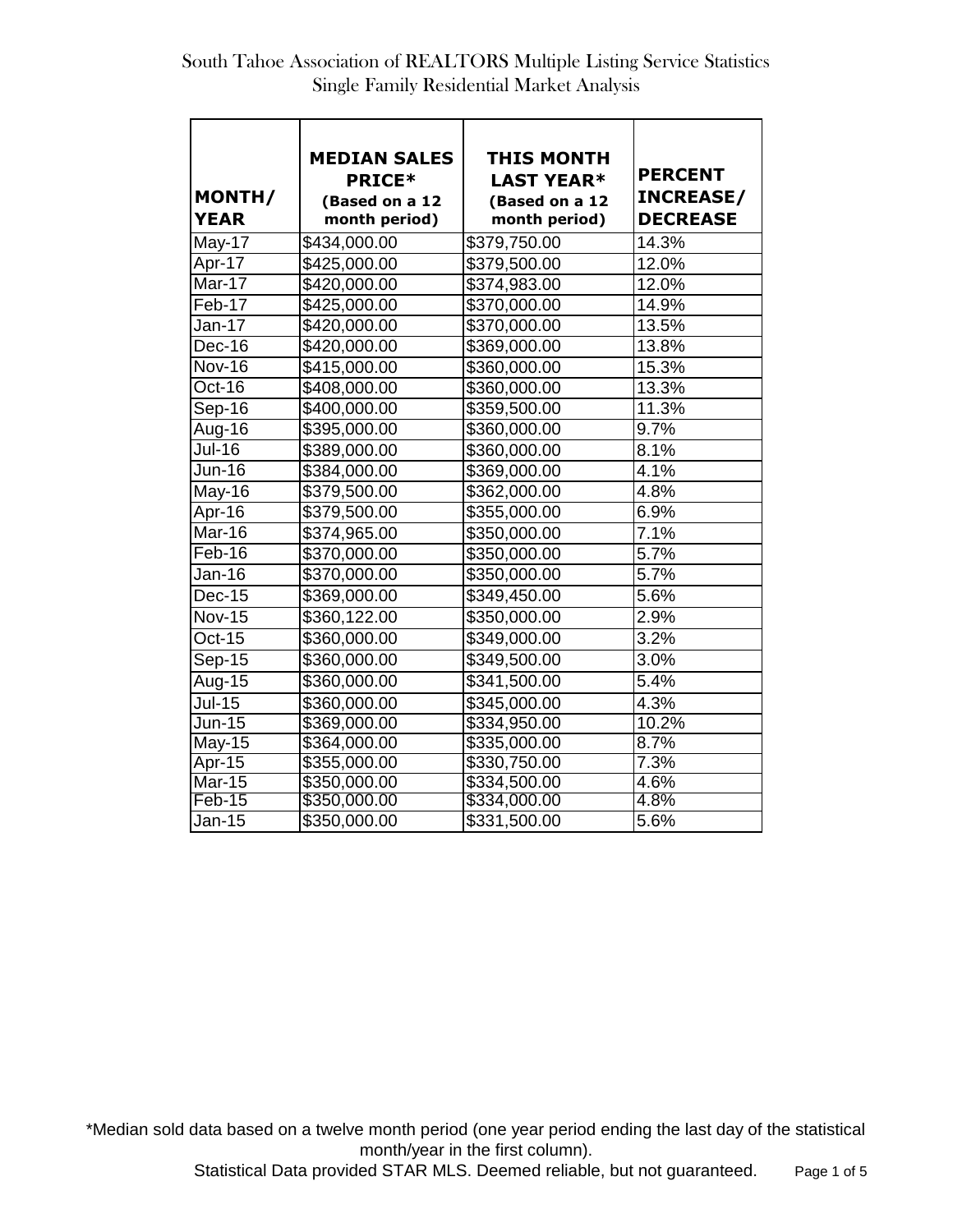| MONTH/<br><b>YEAR</b>         | <b>MEDIAN SALES</b><br><b>PRICE*</b><br>(Based on a 12<br>month period) | <b>THIS MONTH</b><br><b>LAST YEAR*</b><br>(Based on a 12<br>month period) | <b>PERCENT</b><br><b>INCREASE/</b><br><b>DECREASE</b> |
|-------------------------------|-------------------------------------------------------------------------|---------------------------------------------------------------------------|-------------------------------------------------------|
| Dec-14                        | \$349,000.00                                                            | \$329,950.00                                                              | 5.8%                                                  |
| <b>Nov-14</b>                 | \$350,000.00                                                            | \$325,000.00                                                              | 7.7%                                                  |
| $Oct-14$                      | \$349,000.00                                                            | \$320,000.00                                                              | 9.1%                                                  |
| Sep-14                        | \$349,000.00                                                            | \$312,000.00                                                              | 11.9%                                                 |
| Aug-14                        | \$342,000.00                                                            | \$309,000.00                                                              | 10.7%                                                 |
| <b>Jul-14</b>                 | \$345,000.00                                                            | \$292,000.00                                                              | 18.2%                                                 |
| Jun-14                        | \$335,000.00                                                            | \$284,000.00                                                              | 18.0%                                                 |
| May-14                        | \$335,000.00                                                            | \$270,000.00                                                              | 24.1%                                                 |
| Apr-14                        | \$331,500.00                                                            | \$267,500.00                                                              | 23.9%                                                 |
| Mar-14                        | \$334,000.00                                                            | \$260,000.00                                                              | 28.5%                                                 |
| Feb-14                        | \$334,000.00                                                            | \$254,500.00                                                              | 31.2%                                                 |
| Jan-14                        | \$331,500.00                                                            | \$249,000.00                                                              | 33.1%                                                 |
| Dec-13                        | \$329,950.00                                                            | \$245,000.00                                                              | 34.7%                                                 |
| <b>Nov-13</b>                 | \$325,000.00                                                            | \$245,000.00                                                              | 32.7%                                                 |
| $Oct-13$                      | \$320,000.00                                                            | \$239,450.00                                                              | 33.6%                                                 |
| $Sep-13$                      | \$312,000.00                                                            | \$237,500.00                                                              | 31.4%                                                 |
| Aug-13                        | \$309,000.00                                                            | \$234,000.00                                                              | 32.1%                                                 |
| $Jul-13$                      | \$292,000.00                                                            | \$236,500.00                                                              | 23.5%                                                 |
| $Jun-13$                      | \$284,000.00                                                            | \$235,000.00                                                              | 20.9%                                                 |
| $May-13$                      | $\sqrt{270,000.00}$                                                     | \$238,668.00                                                              | 13.1%                                                 |
| Apr-13                        | \$267,500.00                                                            | \$237,500.00                                                              | 12.6%                                                 |
| $\overline{\mathsf{M}}$ ar-13 | \$260,000.00                                                            | \$242,450.00                                                              | 7.2%                                                  |
| Feb-13                        | \$254,500.00                                                            | \$246,500.00                                                              | 3.2%                                                  |
| Jan-13                        | \$249,000.00                                                            | $\sqrt{250,000.00}$                                                       | $-0.4%$                                               |
| $Dec-12$                      | $\overline{$}245,000.00$                                                | \$265,000.00                                                              | $-7.5%$                                               |
| Nov-12                        | \$245,000.00                                                            | \$275,000.00                                                              | $-10.9%$                                              |
| $Oct-12$                      | \$239,450.00                                                            | \$285,000.00                                                              | $-16.0%$                                              |
| Sep-12                        | \$237,500.00                                                            | \$288,000.00                                                              | $-17.5%$                                              |
| Aug-12                        | \$234,000.00                                                            | \$295,000.00                                                              | $-20.7%$                                              |
| <b>Jul-12</b>                 | \$236,500.00                                                            | \$291,000.00                                                              | $-18.7%$                                              |
| <b>Jun-12</b>                 | \$235,000.00                                                            | \$298,250.00                                                              | $-21.2%$                                              |
| May-12                        | \$238,668.00                                                            | \$302,000.00                                                              | $-21.0\%$                                             |
| Apr-12                        | \$237,250.00                                                            | \$308,000.00                                                              | $-23.0%$                                              |
| Mar-12                        | \$242,450.00                                                            | \$310,000.00                                                              | $-21.8%$                                              |
| Feb-12                        | \$246,500.00                                                            | \$315,500.00                                                              | -21.9%                                                |
| Jan-12                        | \$250,000.00                                                            | \$319,500.00                                                              | $-21.8%$                                              |

\*Median sold data based on a twelve month period (one year period ending the last day of the statistical month/year in the first column).

Statistical Data provided STAR MLS. Deemed reliable, but not guaranteed. Page 2 of 5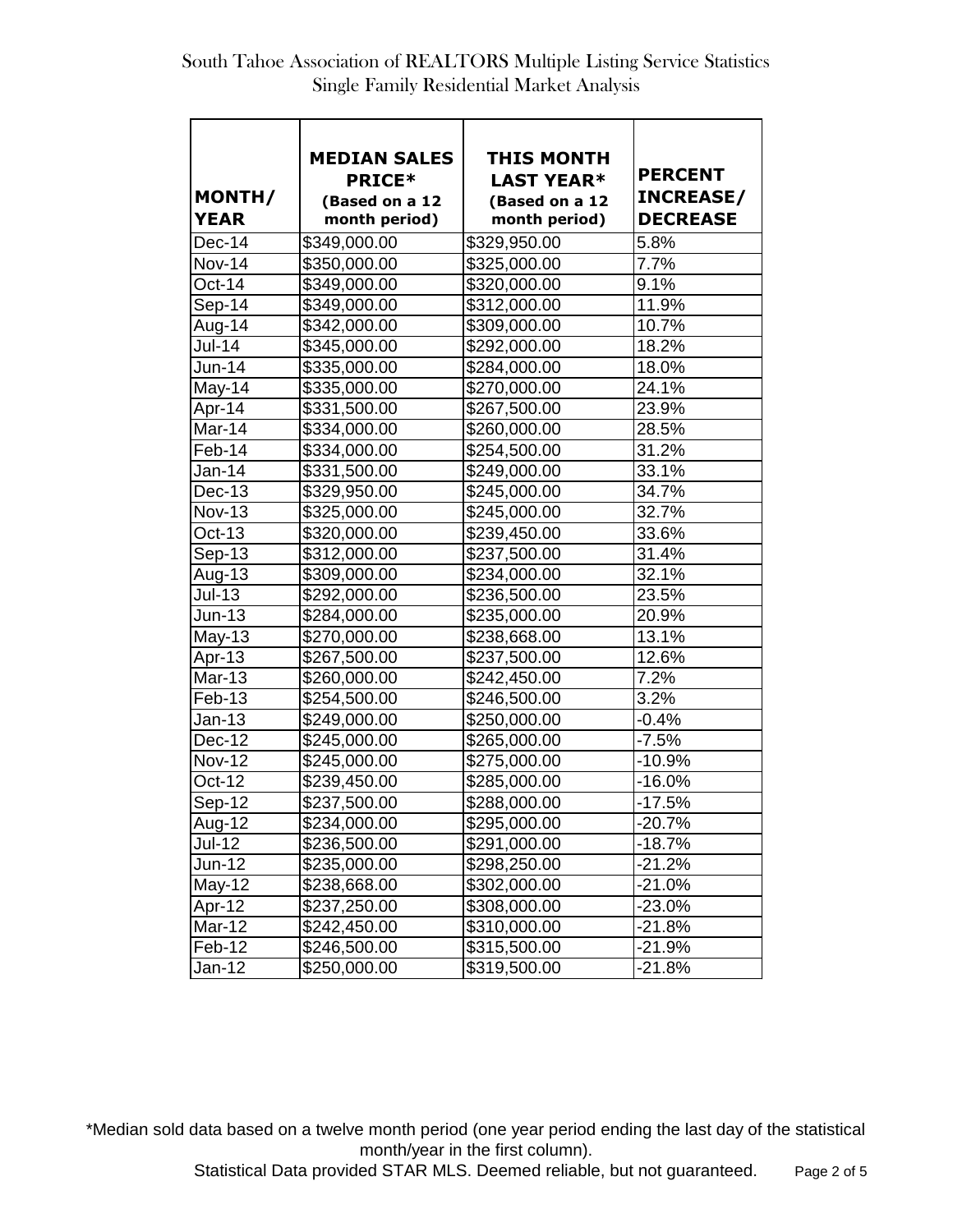| MONTH/<br><b>YEAR</b> | <b>MEDIAN SALES</b><br><b>PRICE*</b><br>(Based on a 12<br>month period) | <b>THIS MONTH</b><br><b>LAST YEAR*</b><br>(Based on a 12<br>month period) | <b>PERCENT</b><br><b>INCREASE/</b><br><b>DECREASE</b> |
|-----------------------|-------------------------------------------------------------------------|---------------------------------------------------------------------------|-------------------------------------------------------|
| Dec-11                | \$265,000.00                                                            | \$319,000.00                                                              | $-16.9%$                                              |
| <b>Nov-11</b>         | \$275,000.00                                                            | \$320,000.00                                                              | $-14.1%$                                              |
| Oct-11                | \$285,000.00                                                            | \$326,500.00                                                              | $-12.7%$                                              |
| Sep-11                | \$288,000.00                                                            | \$328,000.00                                                              | $-12.2%$                                              |
| Aug-11                | \$295,000.00                                                            | \$320,000.00                                                              | $-7.8%$                                               |
| <b>Jul-11</b>         | \$291,000.00                                                            | \$326,500.00                                                              | $-10.9%$                                              |
| <b>Jun-11</b>         | \$298,250.00                                                            | \$326,500.00                                                              | $-8.7%$                                               |
| May-11                | \$302,000.00                                                            | \$320,000.00                                                              | $-5.6%$                                               |
| Apr-11                | \$308,000.00                                                            | \$318,500.00                                                              | $-3.3%$                                               |
| Mar-11                | \$310,000.00                                                            | \$317,500.00                                                              | $-2.4%$                                               |
| Feb-11                | \$315,500.00                                                            | \$317,250.00                                                              | $-0.6%$                                               |
| Jan-11                | \$319,000.00                                                            | \$317,500.00                                                              | 0.5%                                                  |
| Dec-10                | \$319,000.00                                                            | \$318,000.00                                                              | 0.3%                                                  |
| <b>Nov-10</b>         | \$320,000.00                                                            | \$320,000.00                                                              | 0.0%                                                  |
| Oct-10                | \$326,500.00                                                            | \$320,000.00                                                              | 2.0%                                                  |
| $Sep-10$              | \$328,000.00                                                            | \$340,000.00                                                              | $-3.5%$                                               |
| Aug-10                | \$320,000.00                                                            | \$355,000.00                                                              | $-9.9%$                                               |
| <b>Jul-10</b>         | \$326,500.00                                                            | \$365,000.00                                                              | $-10.5%$                                              |
| <b>Jun-10</b>         | \$326,500.00                                                            | \$375,000.00                                                              | $-12.9%$                                              |
| May-10                | \$320,000.00                                                            | \$388,000.00                                                              | $-17.5%$                                              |
| Apr-10                | \$318,500.00                                                            | \$395,000.00                                                              | $-19.4%$                                              |
| Mar-10                | \$317,500.00                                                            | \$399,000.00                                                              | $-20.4%$                                              |
| Feb-10                | \$317,250.00                                                            | \$399,000.00                                                              | $-20.5%$                                              |
| Jan-10                | \$317,500.00                                                            | \$401,000.00                                                              | $-20.8%$                                              |
| Dec-09                | \$318,000.00                                                            | \$407,000.00                                                              | $-21.9%$                                              |
| Nov-09                | \$320,000.00                                                            | \$412,500.00                                                              | $-22.4%$                                              |
| Oct-09                | \$320,000.00                                                            | \$415,000.00                                                              | $-22.9%$                                              |
| Sep-09                | \$340,000.00                                                            | \$415,000.00                                                              | $-18.1%$                                              |
| Aug-09                | \$355,000.00                                                            | \$407,000.00                                                              | $-12.8%$                                              |
| Jul-09                | \$365,000.00                                                            | \$409,000.00                                                              | $-10.8%$                                              |
| <b>Jun-09</b>         | \$375,000.00                                                            | \$415,000.00                                                              | $-9.6%$                                               |
| May-09                | \$388,000.00                                                            | \$425,000.00                                                              | $-8.7%$                                               |
| Apr-09                | \$395,000.00                                                            | \$428,000.00                                                              | $-7.7%$                                               |
| Mar-09                | \$399,000.00                                                            | \$425,000.00                                                              | $-6.1%$                                               |
| Feb-09                | \$399,000.00                                                            | \$435,750.00                                                              | $-8.4%$                                               |
| Jan-09                | \$401,000.00                                                            | \$449,900.00                                                              | $-10.9%$                                              |

\*Median sold data based on a twelve month period (one year period ending the last day of the statistical month/year in the first column).

Statistical Data provided STAR MLS. Deemed reliable, but not guaranteed. Page 3 of 5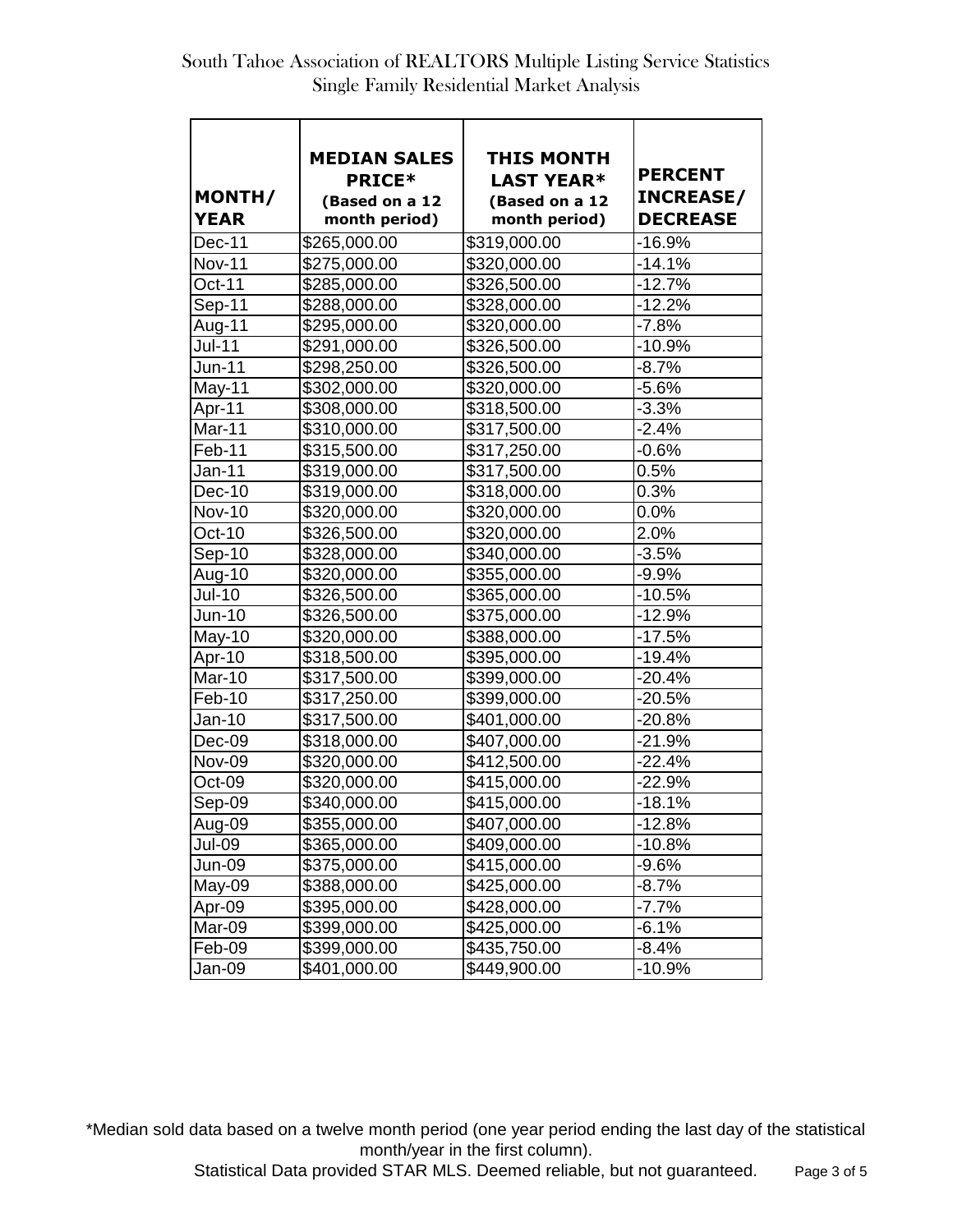| MONTH/<br><b>YEAR</b> | <b>MEDIAN SALES</b><br><b>PRICE*</b><br>(Based on a 12<br>month period) | THIS MONTH<br><b>LAST YEAR*</b><br>(Based on a 12<br>month period) | <b>PERCENT</b><br><b>INCREASE/</b><br><b>DECREASE</b> |
|-----------------------|-------------------------------------------------------------------------|--------------------------------------------------------------------|-------------------------------------------------------|
| Dec-08                | \$407,000.00                                                            | \$449,900.00                                                       | $-9.5%$                                               |
| <b>Nov-08</b>         | \$412,500.00                                                            | \$445,000.00                                                       | $-7.3%$                                               |
| Oct-08                | \$415,000.00                                                            | \$450,000.00                                                       | $-7.8%$                                               |
| Sep-08                | \$415,000.00                                                            | \$450,000.00                                                       | $-7.8%$                                               |
| Aug-08                | \$407,000.00                                                            | \$464,000.00                                                       | $-12.3%$                                              |
| Jul-08                | \$409,000.00                                                            | \$463,000.00                                                       | $-11.7%$                                              |
| Jun-08                | \$415,000.00                                                            | \$465,000.00                                                       | $-10.8%$                                              |
| May-08                | \$425,000.00                                                            | \$465,300.00                                                       | $-8.7%$                                               |
| Apr-08                | \$428,000.00                                                            | \$465,150.00                                                       | $-8.0\%$                                              |
| Mar-08                | \$425,000.00                                                            | \$475,000.00                                                       | $-10.5%$                                              |
| Feb-08                | \$435,750.00                                                            | \$474,250.00                                                       | $-8.1%$                                               |
| Jan-08                | \$449,900.00                                                            | \$474,500.00                                                       | $-5.2%$                                               |
| Dec-07                | \$449,900.00                                                            | \$476,000.00                                                       | $-5.5%$                                               |
| Nov-07                | \$445,000.00                                                            | \$474,500.00                                                       | $-6.2%$                                               |
| Oct-07                | \$450,000.00                                                            | \$465,000.00                                                       | $-3.2%$                                               |
| Sep-07                | \$450,000.00                                                            | \$474,500.00                                                       | $-5.2%$                                               |
| Aug-07                | \$464,000.00                                                            | \$475,000.00                                                       | $-2.3%$                                               |
| Jul-07                | \$463,000.00                                                            | \$485,000.00                                                       | $-4.5%$                                               |
| <b>Jun-07</b>         | \$465,000.00                                                            | \$485,000.00                                                       | $-4.1%$                                               |
| May-07                | \$465,300.00                                                            | \$485,000.00                                                       | $-4.1%$                                               |
| Apr-07                | \$465,150.00                                                            | \$489,000.00                                                       | $-4.9%$                                               |
| Mar-07                | \$475,000.00                                                            | \$489,000.00                                                       | $-2.9%$                                               |
| Feb-07                | \$474,250.00                                                            | \$485,000.00                                                       | $-2.2%$                                               |
| Jan-07                | \$474,500.00                                                            | \$482,000.00                                                       | $-1.6%$                                               |
| Dec-06                | \$476,000.00                                                            | \$475,000.00                                                       | 0.2%                                                  |
| Nov-06                | \$474,500.00                                                            | \$475,000.00                                                       | $-0.1%$                                               |
| Oct-06                | \$465,000.00                                                            | \$465,000.00                                                       | 0%                                                    |
| Sep-06                | \$474,500.00                                                            | \$455,000.00                                                       | 4%                                                    |
| Aug-06                | \$475,000.00                                                            | \$446,000.00                                                       | 7%                                                    |
| Jul-06                | \$485,000.00                                                            | \$430,000.00                                                       | 13%                                                   |
| Jun-06                | \$485,000.00                                                            | \$425,000.00                                                       | 14%                                                   |
| May-06                | \$485,000.00                                                            | \$410,000.00                                                       | 18%                                                   |
| Apr-06                | \$489,000.00                                                            | \$399,000.00                                                       | 23%                                                   |
| Mar-06                | \$489,000.00                                                            | \$390,000.00                                                       | 25%                                                   |
| Feb-06                | \$485,000.00                                                            | \$390,000.00                                                       | 24%                                                   |
| Jan-06                | \$482,000.00                                                            | \$383,250.00                                                       | 26%                                                   |

\*Median sold data based on a twelve month period (one year period ending the last day of the statistical month/year in the first column).

Statistical Data provided STAR MLS. Deemed reliable, but not guaranteed. Page 4 of 5